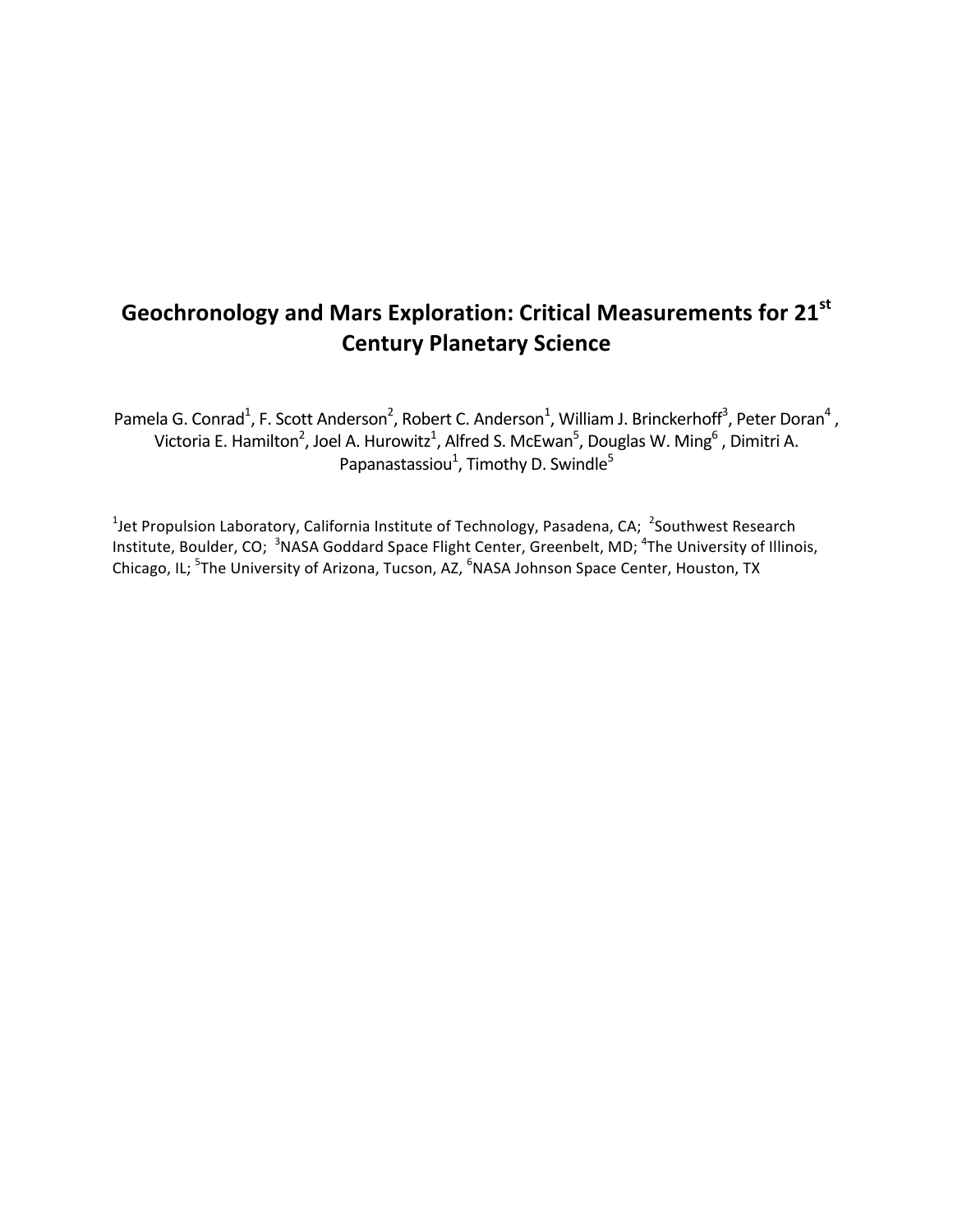#### **Executive Summary**

Absolute dates are critical to the next level of understanding of the processes that differentiated the planet and shaped the Martian surface. To that end, we urge the Decadal Survey to recommend:

- Development of an architecture and schedule for implementing geochronology investigations on Mars within the next ten years
- Sustained funding to increase the technology readiness levels of instrumental approaches for measurements using multiple and complementary radiogenic isotopic systems, e.g., Rb-Sr and K-Ar geochronology.
- Funding to develop sample preparation approaches for unique challenges specific to in situ geochronology
- Development of requirements and procedures for selection of appropriate samples for chronology studies in samples to be returned from Mars

## **Introduction**

Stunning data returned by recent orbital missions such as Mars Reconnaissance Orbiter, Mars Express, Mars Odyssey and Mars Global Surveyor have given us confidence in the hypothesis that Mars was once shaped by large amounts of water on its surface. The Mars Exploration Rovers have shown us glimpses of rocks that we recognize as indicative of particular paleoenvironments of deposition, and Phoenix has intrigued us with a tantalizing peek at potentially complex mineral alteration and geochemistry. As Mars Science Laboratory prepares to interrogate the surface of Mars, using an extraordinarily capable instrument payload to assess the planet's habitability potential, we are poised to move beyond the questions regarding characterization of contemporary Mars to achieving a quantitative understanding of the processes that have shaped it. The next steps in our understanding of Mars will come from insight into the rates of change for planetary processes such as the history of water, climate change, astrobiology, and the genesis of fundamental geologic structures. This requires us to begin building a foundation of absolute dates upon which to frame the relative dates of both geological and biological evolution. And beyond the importance of geochronology to Mars exploration, investigations into the evolution of other bodies in the solar system are also enabled profoundly by the capability to pinpoint events in absolute rather than relative time. Technical progress in this regard is now sufficient to position us to step from behind the declaration that in-situ geochronology is "just too hard" to the proposal of concrete and specific steps toward the dating of important events in the evolution of our solar system.

The search for life in the solar system is strongly dependent upon the success of searches for the right moments in planetary evolution. To the first order, life is not only what it eats, but also a reflection of several *environments*: where it originated, where it exists, where it declines, and where it is or is not preserved after death. Mars exploration is informed by Earth exploration, and vice versa. But on Earth, the furthest reach of our backward glance is made problematic by the continued dynamism of Earth's interior and the resultant plate tectonic movement, which has driven the subduction of Earth's history beyond about 3.8 billion years before present. On Mars, whatever the dynamic character may have been at one time, all appears quiescent now. To understand the nature and timing of events that have brought Mars and Earth to such markedly different present states could be critical to an understanding of our own origin.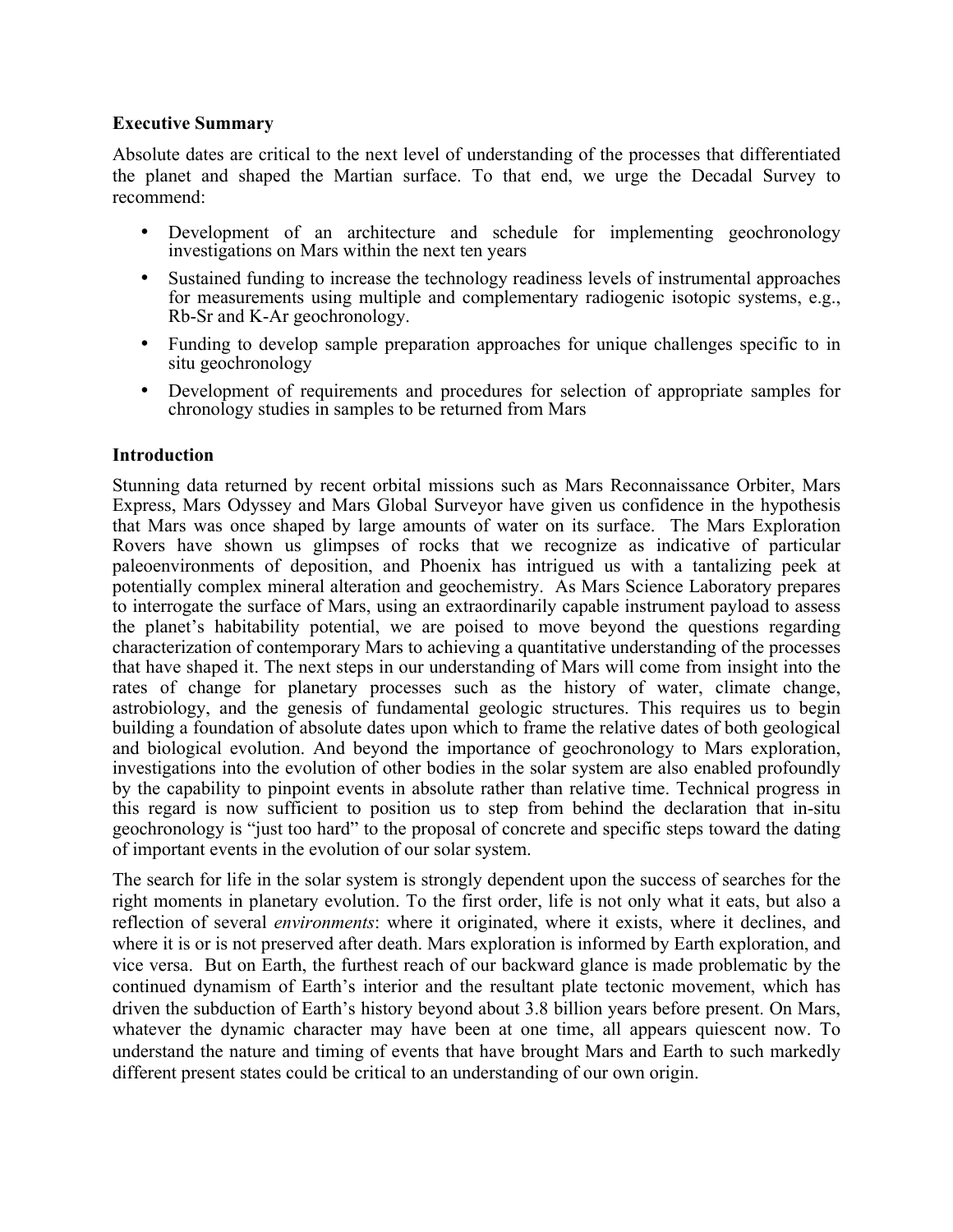The importance of establishing an absolute chronology for both Mars' surface and interior has already been established in the MEPAG goals document (Goal III - geology). MEPAG Goals I (life) and II (climate) are also dependent upon the determination of absolute timing of events in Mars' history. Doran et al. [11] provided a framework for the breadth of investigations in Mars science where improvements in geochronology are necessary. From among these target areas of inquiry are fundamental questions about Mars evolution:

*What is the thermal and chemical evolution of Mars? When did core convection cease to produce a protective magnetosphere? What is the history of Martian tectonics? What are the ages and rates of cratering on Mars? What is the nature and timing of atmospheric evolution on Mars? What is the history of the Martian water cycle? What is the history of global climate change on Mars?*

And these questions are key elements of inquiry about Martian life and habitability:

*Did life ever arise on Mars? If so, when? If not, why?*

#### **Significance of Mars Chronology**

The existing understanding of Mars chronology is based primarily upon crater density and analogy with the Moon [1]. The rate of cratering (or bolide flux) and its fluctuations over time are incompletely constrained for both the Moon and Mars, which presents a problem when trying to infer absolute ages. There are models based upon the assumptions that (a) the lunar cratering history is understood, and (b) the Martian flux rates can be derived from the lunar rate. However, the models vary widely in their predictions of absolute age [3-11] so there are large uncertainties associated with these predictions. It is noteworthy that the assumption of lunar crater ages and implications were initially incorrect prior to actually dating returned Apollo samples and recognizing a non-linear impact rate [6, 7]. Additional confounding variables that contribute to the uncertainties associated with dating by crater density on Mars (and do not similarly impact interpretation of the lunar cratering record) are the contributions of persistent volcanism [12, 13, 14] and fluvial and aeolian weathering [1, 14, 15] to the preservation of impact craters on Mars. Crater counts on Mars provide crater retention ages, but that is only a lower limit to the age of the actual geologic units.

Why does this matter? There are at least two important reasons. First, the evolution of the Earth from its accretion to its present state with dynamic interior, robust biosphere, dense atmosphere and protective magnetic shielding was initiated at the same time as the evolution of Mars. With the two very different present outcomes, the two planets have either undergone different processes or different rates of similar processes. As we study both the evolution of Mars and the evolution of the Earth, the only opportunity to look at processes that occurred on Earth between the time our early history was subducted and the time of our formation may be by analog on Mars. Secondly, the ability to link large scale catastrophic events to moments in time will provide rich insight into how Mars moved from a potentially habitable planet, perhaps warmer and wetter, with denser atmosphere and dynamic interior with consequent magnetic protection from cosmic radiation, to its present desiccated and highly oxidized shell.

#### **State
of
the
Art
on
Earth
and
Sample
Return**

While the selection of the most appropriate chronometer(s) will still be driven by the nature and abundance of datable materials in a returned sample from Mars, the Earth laboratory has some clear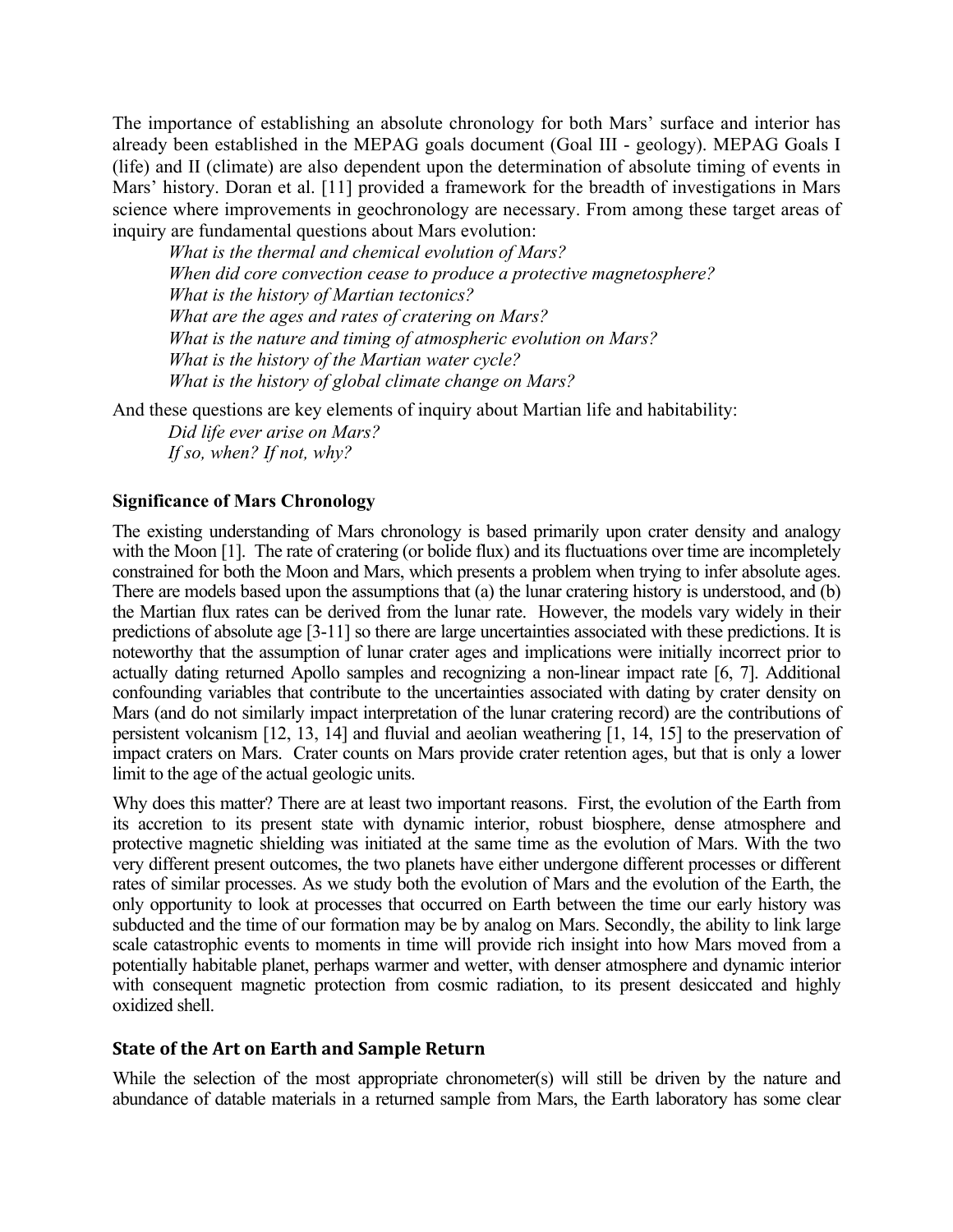advantages over the in situ laboratory: the entire arsenal of dating techniques can be applied to samples, or we can decide which techniques are applicable based upon cosmochemistry.

Modern Geochronology is a large, diverse and technically evolved field, but is based on a few well-defined principles and types of measurements; i.e, mass spectrometric analyses of the distributions of radiogenic isotopes and their parent nuclides. Chronometry based on isotopes of the noble-gases (e.g., K-Ar and U-He) principally involve heating of mg-sized samples, whereas the various lithophile-element chronometers (Rb-Sr, Sm-Nd, U-Pb, Re-Os) involve chemical separation of target elements from samples on the order of several milligrams, followed by isotopic analysis by thermal- or inductively-coupled-plasma ionization mass spectrometry. Successful, quantitative geochronology on Mars will surely involve either application of these laboratory techniques to samples returned from the Martial surface, or technical innovations that permit similar techniques to be simplified, automated, miniaturized and integrated into the analytical payload of an in situ platform.

There can be little doubt that dates measured on returned samples will be higher in quality than those measured by any easily imagined in-situ instrument. Modern geochronologic labs are able to process samples in clean environments that permit confident analysis of the isotopic compositions of pg-quantities of most elements. And, the mass spectrometric instruments in such laboratories routinely achieve precisions for isotope ratio measurements on the order of parts per million; when applied to the various common lithophile-element chronometric systems (Rb-Sr; Sm-Nd; U-Pb) this level of precision translates into dates with uncertainties of 0.1 % or less, relative (though modern laboratory methods of geochronology on materials we are likely to encounter on Mars —mafic igneous rocks, authogenic sulfates and oxides — typically yield data with external errors on the order of 1 % because the most precise chronometric systems are not easily applied to them). Finally, terrestrial labs include several capabilities for dating by surface analysis techniques, based on ion-microprobe, laser-ablation-inductively coupled plasma mass spectrometry (ICPMS) and electron probe techniques that can yield dates with precisions on the order 1-2 %, relative, for select materials and isotopic systems. Ion probe U-Pb on zircons is typically 0.1% or better. These techniques consume very little material (typically  $\leq 1 \mu$ g) and provide dates with petrographic context, so they have great potential for the study of the small, precious materials that would be returned to Earth by a sample-return mission. However, it should be recognized that established in-situ dating techniques are generally useful only for dating by the U-Pb system on phases that are exceptionally rich in U and poor in Pb (e.g., zircon, monazite and badelyite). Such phases are rare in the Martian (SNC) meteorites and may be rare on the surface of Mars.

Despite the many obvious strengths of laboratory dating of returned Martian materials, the dating of returned samples from Mars is also challenging. Even leaving aside obvious hurdles such as cost and the technical challenge associated with a robotic launch from another planet and return of uncompromised samples to Earth, there are even some scientific challenges. A sample return mission would not permit iteration between sample selection and analysis, and so its scientific impact would depend strongly on the soundness of the initial sampling plan. The MER mission has been pleasantly surprised by discoveries to which the science and technical teams could respond in near real time; much of this flexibility would be lost without the ability to respond in situ. Also, the interrogation of many samples will be necessary to statistically constrain results. Once we are ready to proceed with a sample return mission, there are several scientific problems that must be addressed beforehand. For example, much of our interest in the surface evolution of Mars centers on aqueously deposited and aqueously altered materials that provide evidence for past water-rich environments. We now know that some of these materials are rich in authogenic sulfates and oxides that are not common targets for terrestrial geochronology, though
they
have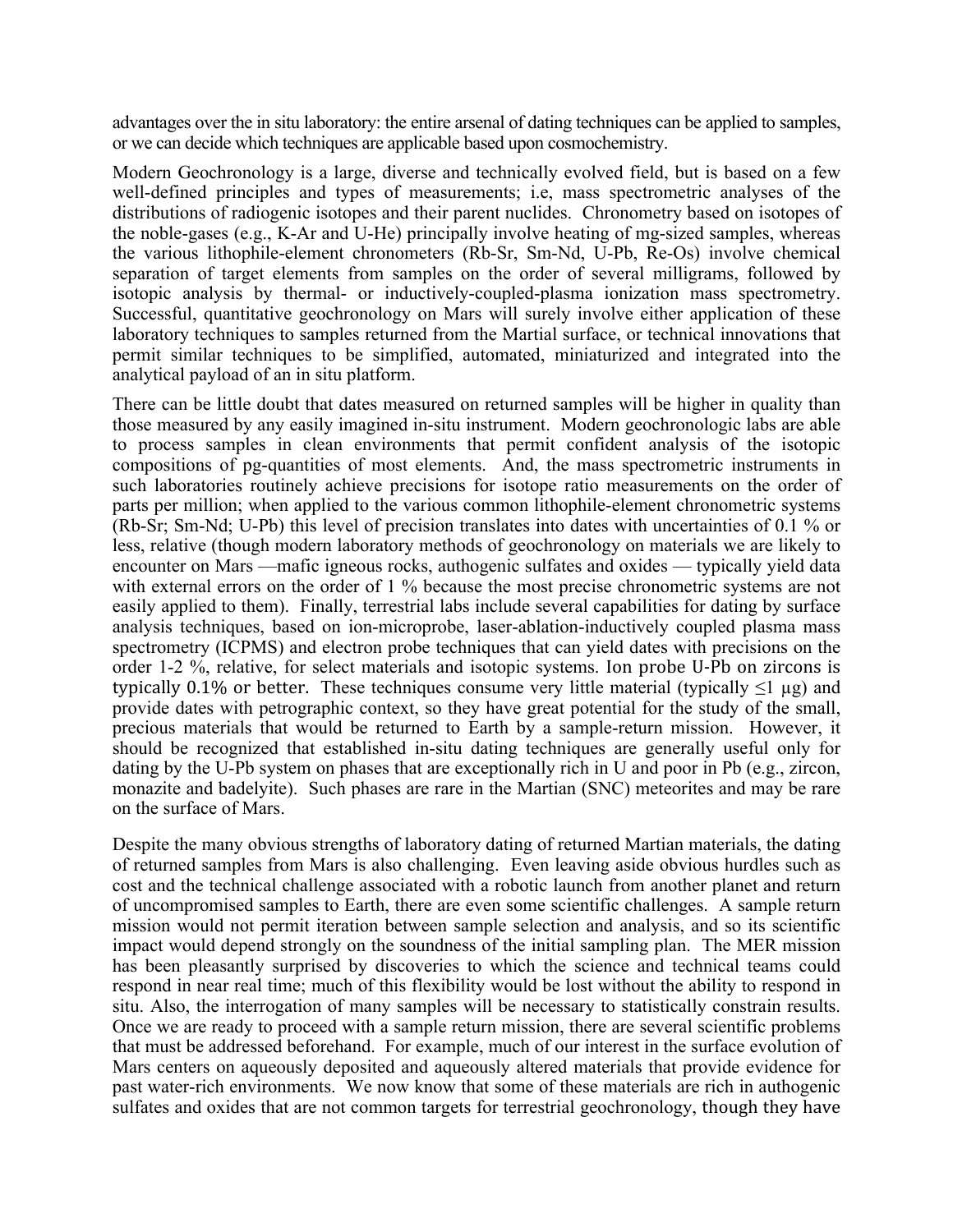been done with robust interpretations [28]. It is critical that we develop a sophisticated understanding of just how one approaches the geochronology of such materials. This will require studies of terrestrial analogues for these phases and experimental studies of trace-element partitioning and mobility within them.

The state of the art on Earth is not an argument for sample return geochronology to the exclusion of in situ geochronology on Mars, but rather it is an important aspect of what should be focused and complementary programs that advance our capability to ask planetary science questions that require absolute dates.

## **In Situ Dating**

Doran et al [11] argued that the large uncertainties associated with the placement of the Martian epochs, allows for considerable relaxation of the requirements for precision on in situ measurements that can still produce important science.

Significant study has been invested in identifying viable methods for producing absolute dates on the surface of Mars [c.f. 16, 17, 18, 19, 20]. The relatively high abundance and simplicity of sampling and analysis strategies for  ${}^{40}$ K- ${}^{40}$ Ar and  ${}^{87}$ Rb- ${}^{87}$ Sr methods have led to their proposal to flight programs and PIDDP [18, 19, 20, 21*,* 22]. Three potential in-situ methods appropriate for long-term chronology (that we know of) are currently under investigation:

1) Noble gases: A single broad-spectrum analysis of the noble gases can be used for a wide range of chronometers (e.g.,  $^{40}$ K- $^{40}$ Ar dating, U-Th/ $^{4}$ He dating, and  $^{3}$ He and  $^{21}$ Ne exposure ages). Noble gas chronometry has a number of potential advantages. The type of mass spectrometers one might use for such analyses have already been built and flight-certified (e.g., the quadrupole mass spectrometer that is a component of the Sample Analysis at Mars experiment that will fly on the upcoming Mars Science Laboratory). The magnitudes of isotopic variations resulting from radioactive decay are relatively large (tens of % and more), so mass spectrometric measurements can require relatively less precision. Efficient methods of extracting gases from solids and of ionizing gases in a mass spectrometer are well understood and previously used in space missions. The  ${}^{40}$ K- ${}^{40}$ Ar approach requires a three step process in which the elemental abundance of  ${}^{40}$ K in a powdered sample is determined using XRF or LIBS, followed by the measurement of  ${}^{40}$ Ar noble gas using an 1100-1600° oven and mass spectrometry technique. To accurately assess the gas output, the mass of the sample also needs to be accurately determined. Published designs for dating using the <sup>40</sup>K-<sup>40</sup>Ar system may require multiple measurement stations and a transport system. Analysis and interpretation of SNC meteorites using K-Ar have been the subject of debate regarding their interpretation due to the need to correct for excess <sup>40</sup>Ar in the Martian atmosphere and the Martian interior. The atmospheric  ${}^{40}Ar/{}^{36}Ar$  ratio is well known, but the interior  ${}^{40}Ar/{}^{36}Ar$  ratio is unclear, and is likely to be variable and difficult to correct [23, 24, 25]. When the Mars Science Laboratory's SAM instrument conducts its noble gas measurements, these variables will have better constraints. Development of the sample transport and oven systems have been initiated, with hopes to redesign and integrate existing mass spectrometry instruments (SAM) and XRF or LIBS approaches, though the oven system remains a design issue [25].

2) The second approach uses laser desorption followed by electron impact of the secondary neutrals and measurement in a mass spectrometer. This approach has advantages of being comparatively simple, with history of published results for generally similar laboratory based instruments using this technique. However, a challenge for all Rb-Sr measurements is the separation, and high precision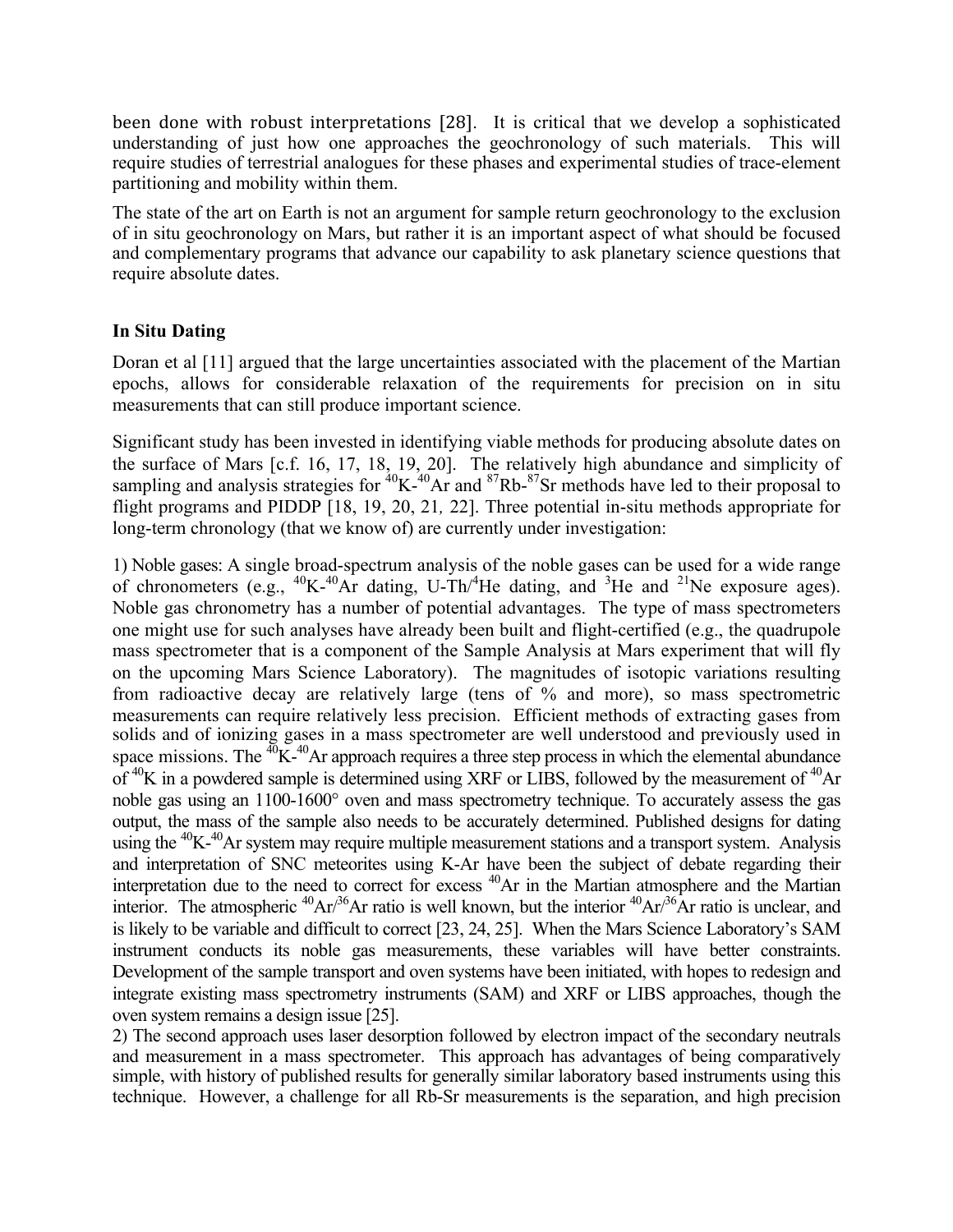measurement, of <sup>87</sup>Rb from <sup>87</sup>Sr. This instrument approach measures the net abundance of mass 85  $\binom{85}{8}$ Rb) and  $\binom{87}{8}$ Rb+ $\binom{87}{8}$ Sr), then uses the amount of  $\binom{85}{8}$ Rb to estimate  $\binom{87}{8}$ Rb, with the difference being  $\binom{87}{8}$ Sr. Similar methods using LA-ICP-MS to determine the  $\binom{87}{8}$ Rb and some terrestrial rocks [e.g. 26], however, there are significant sample dependent issues including problems with: a) accurate estimates of  ${}^{87}$ Rb and  ${}^{87}$ Sr when the Rb abundance is large, b) laser induced isotopic & elemental fractionation, and c) molecular isobaric interferences [27]. Development of the mass spectrometry portion of the instrument is highly advanced, and current work focuses on integration, testing of the ion source, and refinement of the technique to produce data.

3) The third approach uses Laser Desorption Resonance Ionization Mass Spectrometry (LDRIMS) for  ${}^{87}Rb-{}^{87}Sr$ , requiring a single measurement station, and enabling the separate, interference free measurement of Rb and Sr [16, 19], avoiding the issues described in #1-2. The LDRIMS approach requires little sample preparation, and the surface can be cleaned via laser desorption before measurements begin. LDRIMS prototype development is extensive enough to produce initial isotopic measurements of rubidium (easy) and strontium (hard), using only low power lasers, in a package consistent with future flight opportunities. LDRIMS is currently producing data consistent with in-situ geochronology, specifically, Rubidium and Strontium can be detected to part-per-trillion levels, and a measurement precision of 0.5% on net 10 ppm Sr samples (in under 1 minute) has been repeatedly attained. Because LDRIMS measurements can be made much more quickly than traditional geochronology methods, and bypass the need for chemical separation of Rb and Sr, many more points can be measured, significantly mitigating the effects of lower precision. For example, 1000 measurements, sufficient to date 4-billionyear-old Martian meteorite, ALH84001, to better than ±100 Ma, can be achieved in under 6 hours using the present instrument. The LDRIMS technique has not previously been used for geochronology, though it has long been recognized that the approach is well suited for Rb-Sr measurements. This instrument builds on a mass spectrometer twice proposed for flight, though the resonance lasers need further development.

## **Conclusions and Specific Requests**

While challenging, a detailed strategy for how to approach the development of geochronology investigations on Mars is scientifically important. We argue for inclusion of a geochronology experiment on the next landed Mars mission, and that this investigation is essential to our understanding of both Mars in specific and planetary science beyond the Earth in general. It is important to develop in the very near future flight instruments for the promising chronometers and analytical approaches discussed in this paper. There are specific steps toward flight qualification and operational readiness for such an experiment, and we urge the decadal survey to recommend the following:

- Development of an architecture and schedule for implementing geochronology investigations on Mars within the next ten years
- Sustained funding to increase the technology readiness levels of instrumental approaches for measurements using multiple and complementary radiogenic isotopic systems, e.g., Rb-Sr and K-Ar geochronology.
- Funding to develop sample preparation approaches for unique challenges specific to in situ geochronology
- Development of requirements and procedures for selection of appropriate samples for chronology studies in samples to be returned from Mars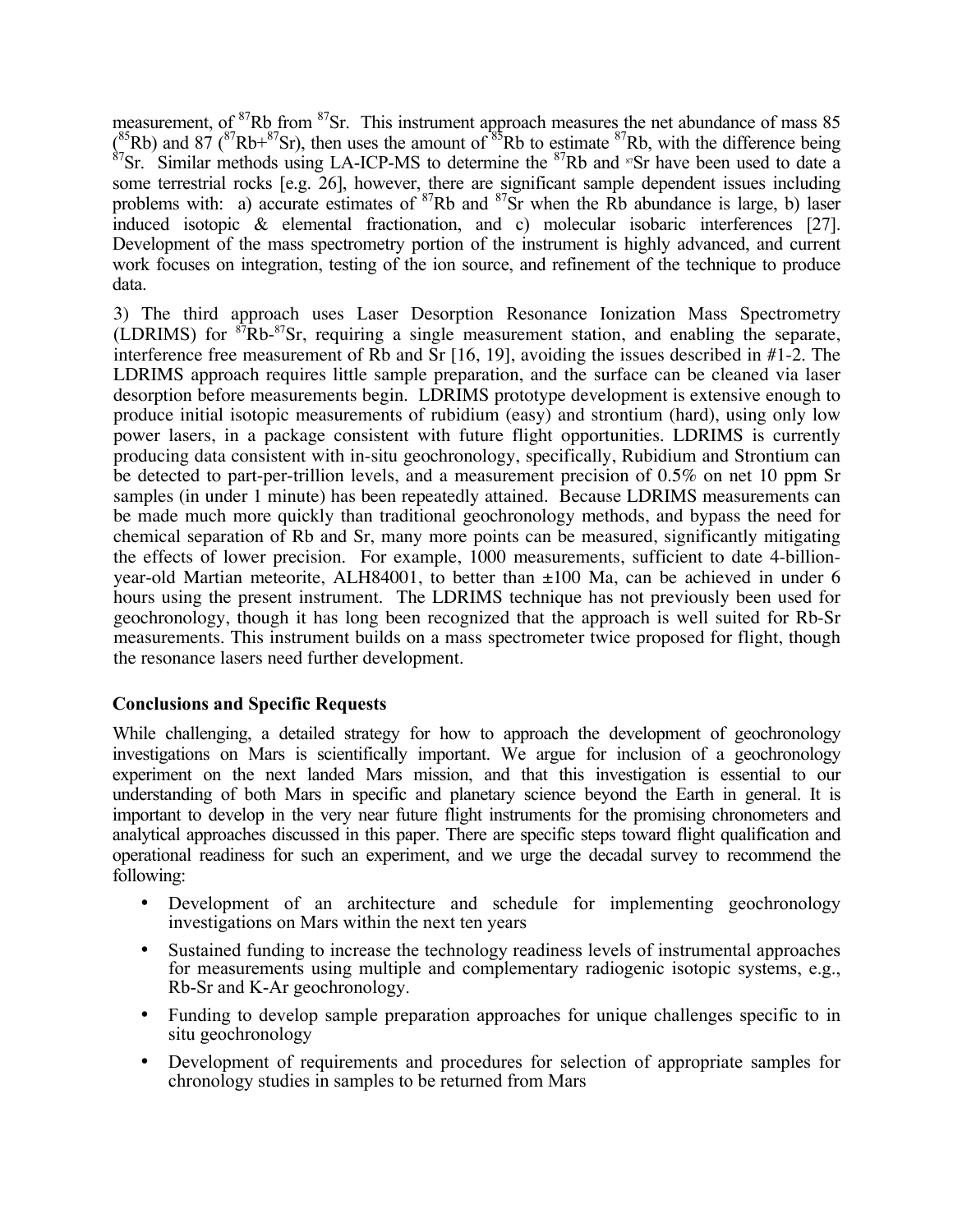The sophistication and complexity of the questions that are emerging as the basis for planetary exploration mission objectives require that we anchor the relative dates and rates of planet-changing processes such as the emergence of life and dramatic alteration of surface climate. Understanding the nature and timing of such events has profound implications that go beyond interpretation of where Mars presently resides in its life cycle to possible glimpses into the future of Earth.

## **References**

[1] Tanaka, K. L., Scott, D. H., and Greeley, R. R., 1992, Global Stratigraphy, in, Mars, Kieffer, H.H., Jakosky, B. M., Synder, C. W., and Matthews, M. S., editors, University of Arizona Press, p. 345‐382.

[2] Doran, P.T., Clifford, S.M., Forman, S.L., Nyquist, L., Papanastassiou, D.A., Stewart, B.W., Sturchio, N.C., Swindle, T.D., Cerling, T., Kargel, J., McDonald, G., Nishiizumi, K.. Poreda, R., Rice, J.W. and K. Tanaka, 2004, Mars chronology: assessing techniques for quantifying surficial processes. *Earth Science Reviews* **67**, p 313 – 337.

[3] Strom, R. G., and Neukum, G., 1988, The Cratering Record on Mercury and the Origin of Impacting Objects, In Mercury, eds., Villas, F., Chapman, C. R., and Matthews, M. S., University of Arizona Press, p. 336‐373.

[4] Hartmann, W. K., 1973, Martian Cratering. 4. Mariner 9 Initial Analysis of Cratering Chronology, J. Geophys. Res., 78, p. 450‐452.

[5] Soderblom, L. A., Condit, C. D., West, R. A., Herman, B. M., and Kriedler, T. J., 1974, Martian Planet Wide Crater Distribution: Implications for Geologic History and Surface Processes. Icarus. 22, p. 239‐263.

[6] Neukum, G., and Wise, D., 1976, Mazrs: A Standard Crater Curve and Possible New Time Scale, Science, 194, p. 1381-1387.

[7] Neukum, G., and Hiller, K., 1981,Martian Ages, J. Geophy. Res., 86, p. 3097-3121.

[8] Neukum, G., and Ivanov, B. A., 1994, Crater Size Distribution and Impact Probabilities on Earth and lunar, Terrestrial Planets, and Asteroid Cratering Data, in Hazards Due to Comets and Asteroids, Gehrels, T., ed., University of Arizona Press, p.359-416.

[9] Neukum, G., Ivanov, B. A., and Hartmann, W. K., 2001 Cratering Record in the Inner Solar System in Relation to the Lunar Reference System, Chronology and Evolution of Mars, 96, p. 105-164.

[10] Hartmann, W. K., Strom, R. G., Weidenschilling, S. J., Blasius, K., R., Woronow, A., Dence, M.R., Grieve, R. A. F., Diaz, J., Chapman, C., R., Shoemaker, E. M., and Jones, K. L., 1981, Chronology of Planetary Volcanism by Comparison Studies on Planetary Cratering, in Basaltic Volcanism on the Terrestrial Planets, Pergamon Press, 1049-1127.

[11] Hartmann, W.K. and G. Neukum, 2001, Cratering Chronology and the Evolution of Mars, *Space Science Reviews*, 96, 165-194.

[12] Malin, M.C., Carr, M.H., Danielson, G.E., Davies, M.E., Hartmann, W.K., Ingersoll, A.P., James, P.B., Masursky, H., McEwen, A.S., Soderblom, L.A., Thomas, P., Veverka, J., Caplinger, M.A., Ravine, M.A., Soulanille, T.A., and Warren, J.L., 1998, Early Views of the Martian Surface from the Mars Orbiter Camera of Mars Global Surveyor, *Science* **279**, 1681.

[13] Keszthelyi, K., McEwen, A.S., and Thordarson, T., 2000, Terrestrial Analogs and Thermal Models for Martian Flood Lavas, *J. Geophys. Res.* **105**, 15,027–15,050.